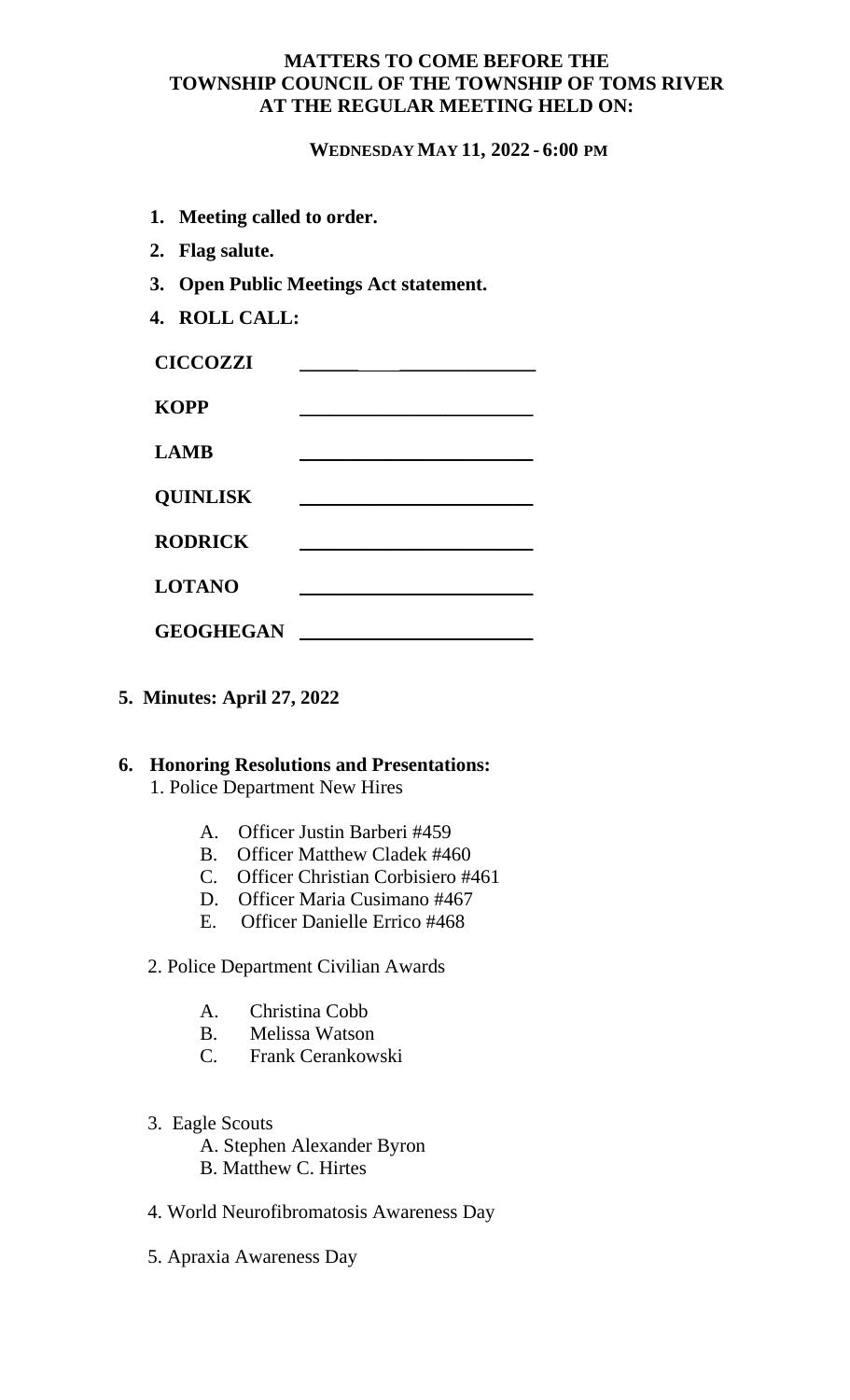### **Final Readings**

**7**. **Bond Ordinance** Providing For The Acquisition Of Land Located At 1944 Whitesville Road And 133 Riverwood Drive In The Township Of Toms River And Related Expenses And Appropriating \$4,200,000 Therefor And Authorizing The Issuance Of \$4,000,000 Bonds And Notes To Finance A Portion Of The Costs Thereof, Authorized In And By The Township Of Toms River, In The County Of Ocean, New Jersey *Final*

### **First Readings**

**8. ORDINANCE** Of The Township Council Of The Township Of Toms River, Ocean County, New Jersey, Authorizing The Township To Adopt A Correctory Access Easement Agreement And Discharge Of Memorandum Of Escrow Agreement Between Ct-Ct07 Mazel LLC, Dt-Dt07 Mazel LLC And The Township Of Toms River, And Authorizing The Mayor To Execute And The Deputy Municipal Clerk To<br>Attest To Said Agreement First **Attest To Said Agreement** 

**9. ORDINANCE** Of The Township Council, Township Of Toms River, Ocean County, New Jersey, Amending And Supplementing §391-36b The Township Code To Permit The Limited Operation Of Food Trucks On Washington Street *First*

**10. ORDINANCE** Of The Township Council, Township Of Toms River, Ocean County, New Jersey, Amending And Supplementing §189-7a(4) Of The Township Code To Revise The Regulations Prohibiting The Issuance Of Permits For Dune Walkovers *First*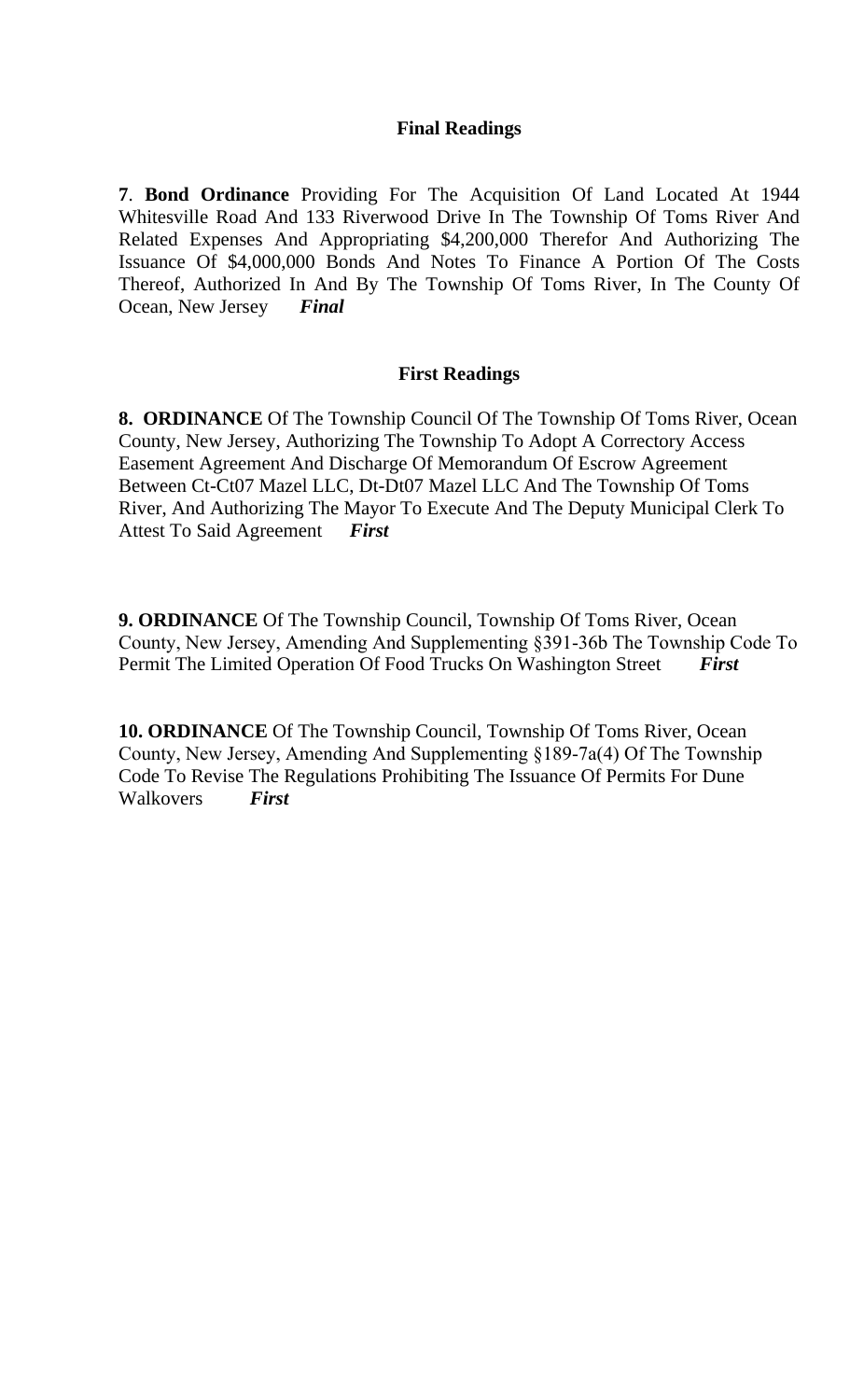#### **CONSENT AGENDA**

*All matters listed under the heading "Consent Agenda" will be enacted by one motion in the form listed below. There will be no separate discussion of these items. If discussion is desired on any item, that will be considered separately.*

- A. **RESOLUTION** of The Township Council of The Township of Toms River, Ocean County, New Jersey For Overpayment of Taxes
- B. **RESOLUTION** of The Township Council of The Township of Toms River, Ocean County, New Jersey Issuing Massage Business Licenses
- C. **RESOLUTION** of The Township Council of The Township of Toms River, Ocean County, New Jersey Changing Custodian of The Department of Senior Services Petty Cash Fund
- D. **RESOLUTION** of The Township Council of The Township of Toms River, Ocean County, New Jersey Executing Governing Body Certification of The Annual Audit
- E. **RESOLUTION** of The Township Council of The Township of Toms River, Ocean County, New Jersey Amending Budget Revenues and Appropriations For Data Driven Approaches to Crime and Traffic Safety (DDACTS) Grant
- F. **RESOLUTION** of The Township Council of The Township of Toms River, Ocean County, New Jersey Authorizing And Accepting The Name Change Of Vendor For Public Information Consulting Services From Direct Development LLC To Cherronia LLC D/B/A Direct Development LLC, Due To A Change Of Ownership, Effective Immediately
- G. **Resolution** Of The Township Of Toms River Providing For An Issue Of General Improvement Bonds Authorizing The Sale Of \$32,490,000 Principal Amount Of General Improvement Bonds, Series 2022, Authorizing Advertisement Of A Notice Of Sale; Authorizing The Chief Financial Officer To Sell And Award The Bonds; Determining The Form And Other Details Of The Bonds; And Authorizing Other Matters Relating Thereto
- H. **RESOLUTION** of The Township Council of The Township of Toms River, Ocean County, New Jersey , Rejecting All Bids Received For The Supply Of Sod For Various Township Locations, And Authorizing The Appropriate Township Officials To Advertise For The Rebid For This Purchase
- I. **RESOLUTION** Of The Township Council Of The Township Of Toms River, Ocean County, New Jersey Authorizing Award Of Contract For The Concession For Kayak, Stand-Up Paddleboard, And Canoe Rentals And Lessons, To Paddle Share LLC, As The Sole Bidder Meeting All Specifications
- J. **RESOLUTION** of The Township Council Of The Township Of Toms River, Ocean County, New Jersey Authorizing The Purchase Of One (1) Additional Single–Engine Hydrostatic Pure Vacuum Sweeper For The Department Of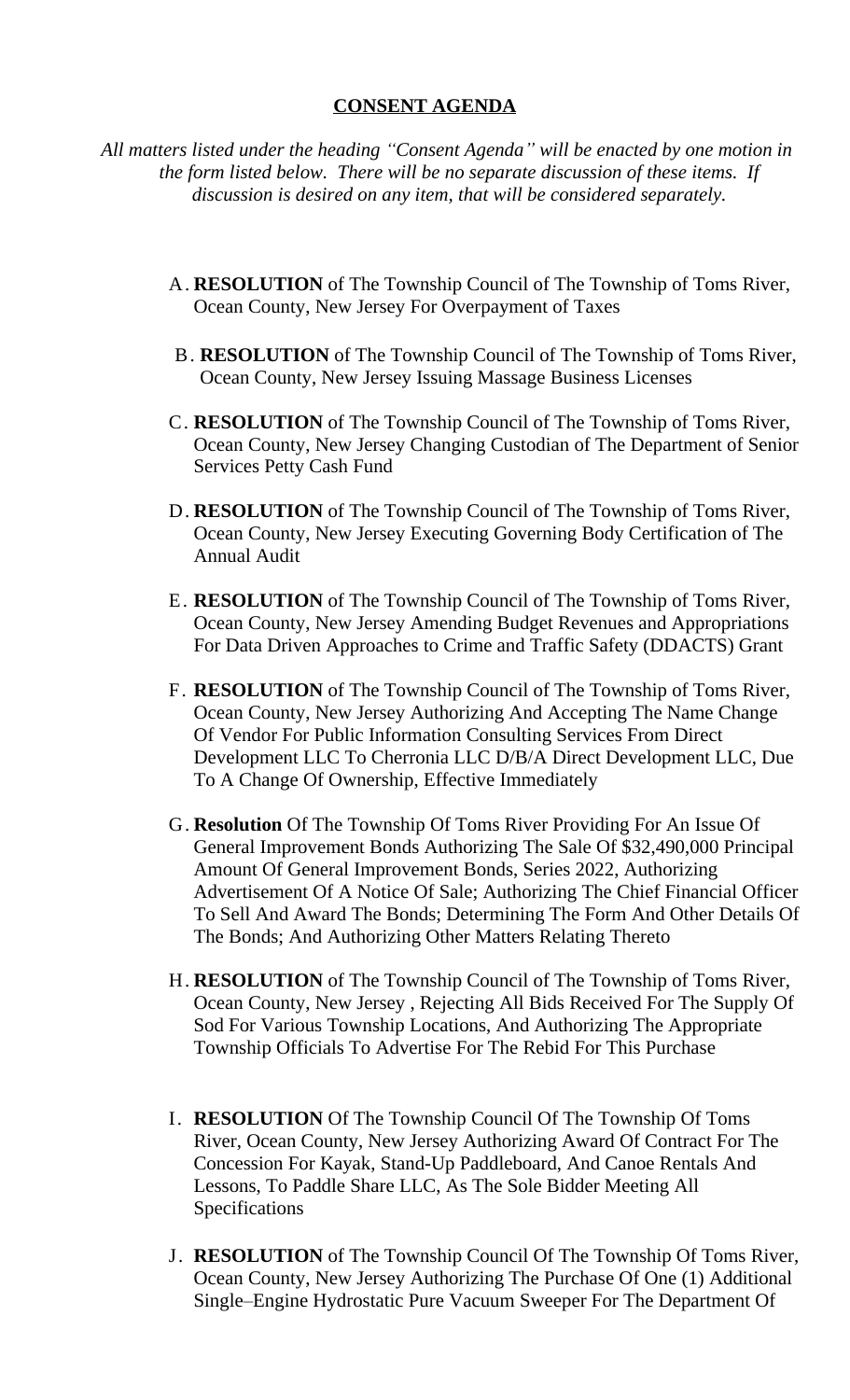Public Works, From Northeast Sweepers & Rentals LLC., In The Total Contract Amount Not To Exceed \$248,425.66

- K. **RESOLUTION** of The Township Council Of The Township Of Toms River, Ocean County, New Jersey Authorizing The Purchase Of One (1) Toro 3555 Fairway Mower For The Bey Lea Golf Course, From Turf Equipment & Supply Company Inc., Utilizing ESCNJ Cooperative Contract #18/19-25, In The Total Contract Amount Not To Exceed \$60,505.50
- L. **RESOLUTION** of The Township Council of The Township of Toms River, Ocean County, New Jersey Authorizing The Rejection Of Bids Received For The Bey Lea Municipal Golf Course Restaurant Concession, As Non-Conforming, And Authorize The Appropriate Township Officials To Rebid For These Services After Revising The Bid Specifications
- M. **RESOLUTION** of The Township Council of The Township of Toms River, Ocean County, New Jersey Authorizing The Township To Utilize State Contract t0109, Vendor #83909, Motorola Solutions, Inc., C/O Wireless Communications Electronics, For The Purchase Of Motorola Radio Communications Equipment For The Police Department, In The Total Contract Amount Not To Exceed \$43,718.85
- N. **RESOLUTION** of The Township Council of The Township of Toms River, Ocean County, New Jersey Accepting Performance Guarantees For A Minor Subdivision Known As Block 231, Lot 15 (1880 Church Road)
- O. **RESOLUTION** of The Township Council of The Township of Toms River, Ocean County, New Jersey Releasing Maintenance Guarantees For A Minor Site Plan Known As Wawa Block 1092.01, Lot 1.01 For A Trash Enclosure And Fuel Tank (179 Route 37 East)
- P. **RESOLUTION** of The Township Council of The Township of Toms River, Ocean County, New Jersey Releasing Performance Guarantees And Accepting Maintenance Guarantees For A Major Site Plan Known as Block 578, Lot 3.01 And 3.03 (1201 Hooper Avenue)
- Q. **RESOLUTION** of The Township Council of The Township of Toms River, Ocean County, New Jersey Releasing Maintenance Guarantees For A Minor Site Plan Known As Wawa, Block 364, Lot 85 (1680 Lakewood Road)
- R. **RESOLUTION** Of The Township Council Of The Township Of Toms River, Ocean County, New Jersey, Accepting Performance Guarantees For A Major Site Plan Known As Block 172, Lot 53 (1897 Lakewood Road)
- S. **RESOLUTION** Of The Township Council Of The Township Of Toms River, Ocean County, New Jersey, Authorizing The Mayor To Execute And The Township Clerk To Attest To A License Agreement With The County Of Ocean And The Ocean County Utilities Authority For Employee Parking And Storage Of Certain Materials And Equipment On The Licensed Premises, Block 1033, Lot 1